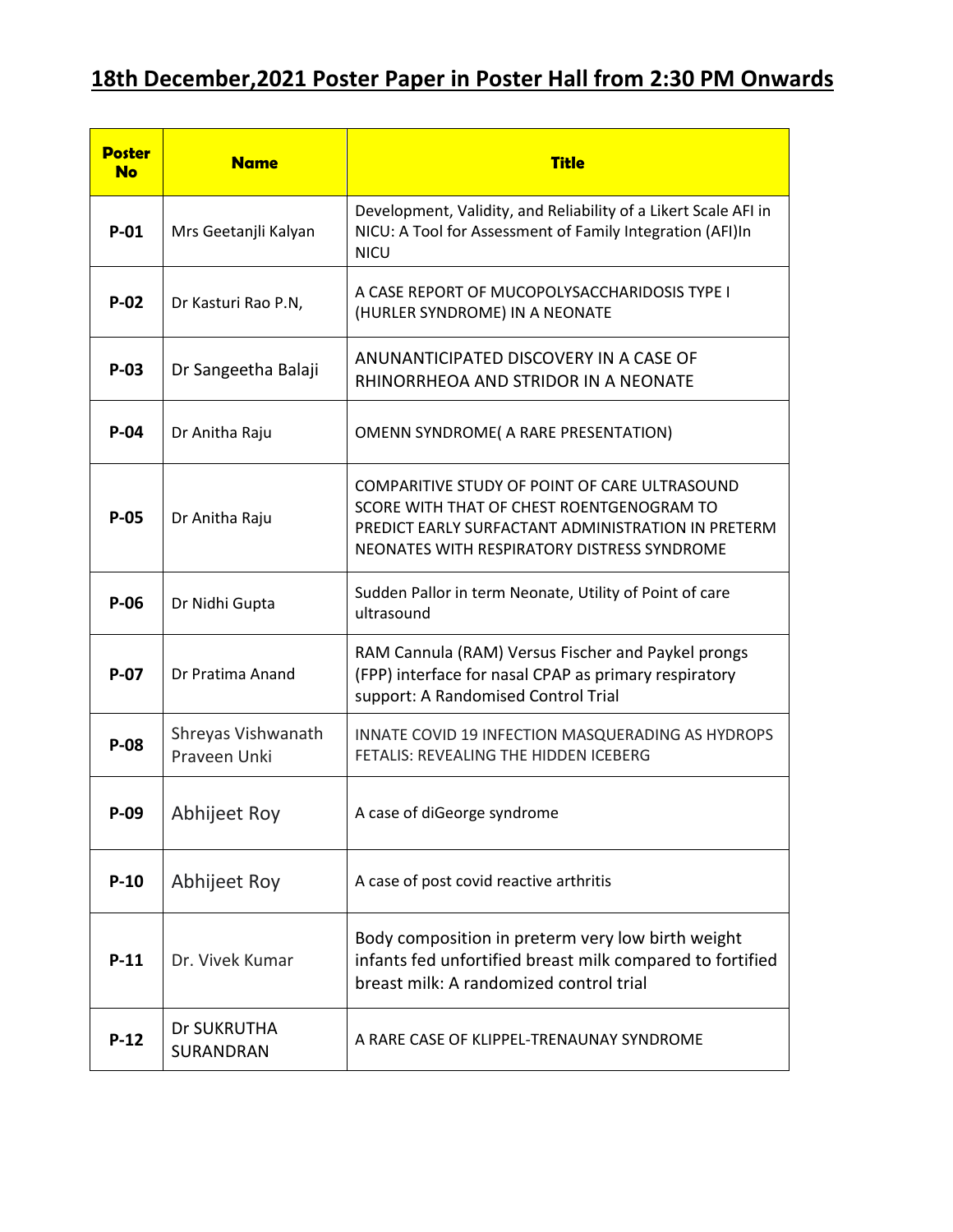| $P-13$ | Dr SUKRUTHA<br><b>SURANDRAN</b> | A RARE CASE OF DIGEORGE SYNDROME                                                                                                        |
|--------|---------------------------------|-----------------------------------------------------------------------------------------------------------------------------------------|
| $P-14$ | Dr Vindhya<br>Narayanaswamy     | Familial adrenal hypoplasia congenita - a rare cause of<br>primary adrenal insufficiency in neonate                                     |
| $P-15$ | Dr Thangella manasa             | Cystic hygroma or teratoma - A case of masquerading cystic<br>neck swelling                                                             |
| $P-16$ | Dr Sahana R B                   | A rare variety of conjoined twins-Dichephalic paraphagus                                                                                |
| $P-17$ | Dr Nupur Bajpai,                | ABSTRACT FOR POSTER PRESENTATION<br>REPORT:LEFT LATERAL NECK MASS                                                                       |
| $P-18$ | Dr Poojamanju<br>Hiremath       | LOW LATCH SCORE: A Red Flag Sign and an educational Tool<br>for intervention among mothers to promote exclusive<br>breast feeding       |
| $P-19$ | Dr Fiona Jayachandra            | Compliance with postvaccination serology testing among<br>babies born to HBsAg positive mothers- Poor state of affairs                  |
| $P-20$ | Dr<br><b>KALTHI VAISHNAVI</b>   | A study of complementary feeding practices among higher<br>educated mothers in a tertiary hospital of Warangal District<br>in Telangana |
| $P-21$ | Dr<br>KALTHI VAISHNAVI          | ROLE OF CRANIAL ULTRASONOGRAPHY IN EVALUATION OF<br><b>BRAIN INJURIES IN PRETERM NEONATES</b>                                           |
| $P-22$ | Dr<br>KALTHI VAISHNAVI          | CONGENITAL NEONATAL LUPUS ERYTHEMATOUS WITH<br>POLYSEROSITIS: a rare case report with review                                            |
| $P-23$ | Dr Keerthana Srinivas           | Central Diabetes InsipidusFollowing Severe Perinatal<br>Asphyxia and Intracranial Bleed in a Preterm Neonate: A<br>Case Report          |
| $P-24$ | Dr. Pramila Ramawat             | Dermatological diseases in newborns admitted in NICU of a<br>tertiary care center                                                       |
| $P-25$ | Dr.Gayathri K                   | AN INTERESTING CASE OF RESPIRATORY DISTRESS IN A<br>NEONATE: THYMIC HYPERPLASIA                                                         |
| $P-26$ | Dr.Gayathri K                   | HYPERINSULINISM HYPERAMMONEMIA DUE TO<br>DENOVOMUTATION IN GLUD-1 GENE IN A NEONATE: A CASE<br><b>REPORT</b>                            |
| $P-27$ | Dr Mounika Bendi                | A rare case of Foregut Duplication Cyst in a Preterm Neonate                                                                            |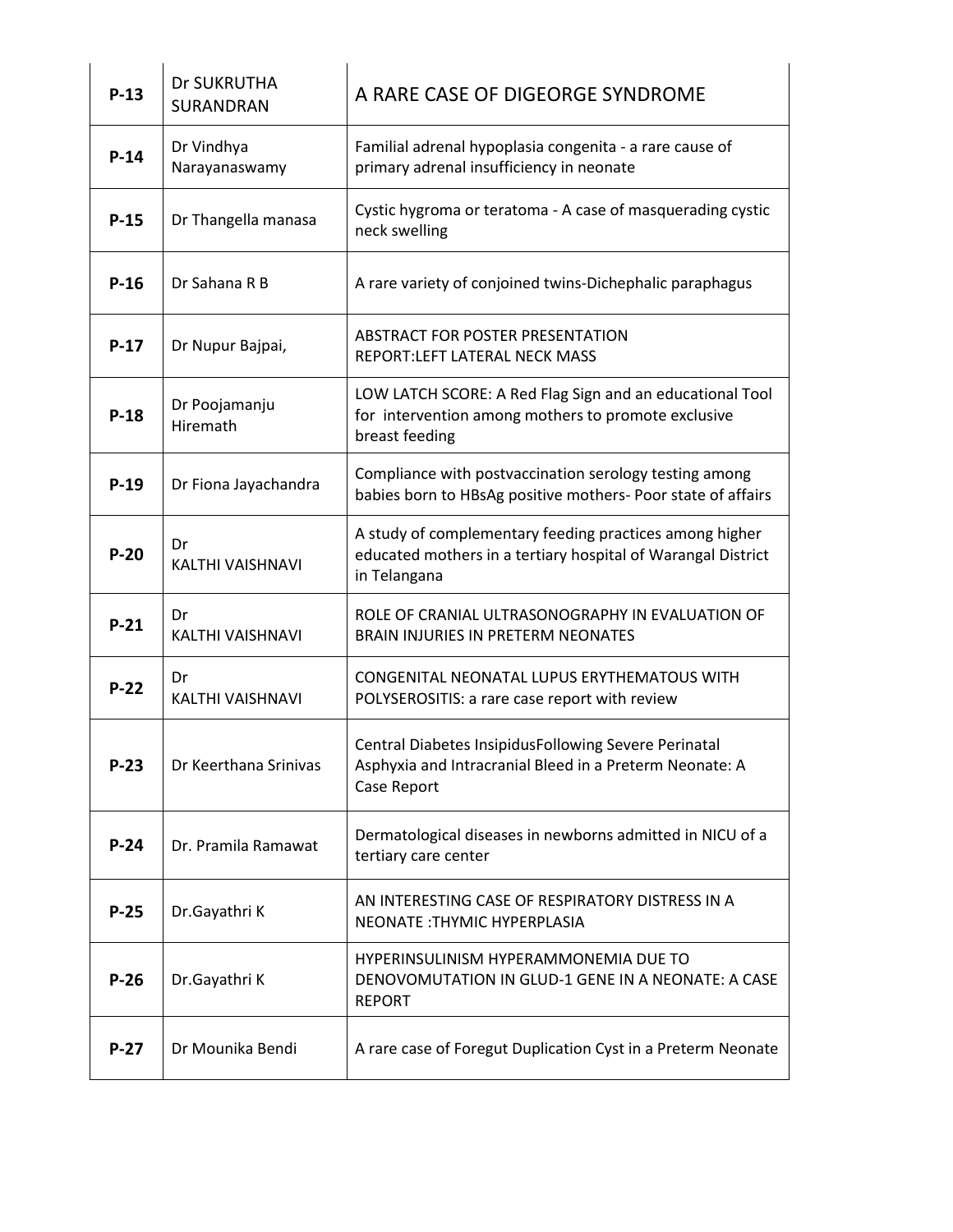|        |                       | Isolated agenesis of the corpus callosum in neonate and                                                                                                                                                                              |
|--------|-----------------------|--------------------------------------------------------------------------------------------------------------------------------------------------------------------------------------------------------------------------------------|
| $P-28$ | Dr. Jagjit Dalal      | short-term normal neurodevelopment during infancy: a case<br>report                                                                                                                                                                  |
| $P-29$ | Dr Vidhya Shankari N  | FACTORS AFFECTING WEIGHT GAIN OF VERY LOW BIRTH<br><b>WEIGHT BABIES DURING NICU STAY</b>                                                                                                                                             |
| $P-30$ | Dr Vidhya Shankari N  | PREDICTION OF MORBIDITY IN INFANT OF GESTATIONAL<br><b>DIABETIC MOTHER</b>                                                                                                                                                           |
| $P-31$ | Dr K. SAI POOJA REDDY | <b>EDWARDS SYNDROME</b>                                                                                                                                                                                                              |
| $P-32$ | Dr.G.BRIJESH YADAV    | <b>WAARDENBURG SYNDROME</b>                                                                                                                                                                                                          |
| $P-33$ | Dr Shivani Bajpai     | A case of CHARGE Syndrome                                                                                                                                                                                                            |
| $P-34$ | Dr Shivani Bajpai     | A Case of Combined factor X and VII<br>deficiency                                                                                                                                                                                    |
| $P-35$ | Dr Shivani Bajpai     | Ex Utero Intrapartum Treatment (EXIT) Procedure in a<br>Difficult Airway                                                                                                                                                             |
| $P-36$ | Dr Abdul Quddoos      | A rare and unusual presentation of Hirschsprung's disease                                                                                                                                                                            |
| $P-37$ | Dr Shalini Agarwal    | Cost-effective non-invasive management of the difficult<br>airway in a premature baby                                                                                                                                                |
| $P-38$ | Dr Anu Asaithambi     | Hematocritprofile in at-risk term and preterm infants during<br>the initial 48 hours of life: A prospective cohort study                                                                                                             |
| $P-39$ | Dr Suman Chaurasia    | Procalcitonin for detecting culture-positive sepsis in<br>neonates: A prospective, multi-centre study                                                                                                                                |
| $P-40$ | Dr R. Dhinakaran      | Vertical transmission of COVID -19 infection in a tertiary<br>hospital in India - A prospective cohort study                                                                                                                         |
| $P-41$ | Dr. SAMEER PATIL      | The clinical course and the importance of optimal pressure<br>ventilation in the management of Covid-19 positive neonate                                                                                                             |
| $P-42$ | Dr. SAMEER PATIL      | Unusual Aggressive posterior retinopathy of prematurity: a<br>case screened with infant retinal camera1,2 amid covid<br>pandemic crisis and treated by Anti-Vascular endothelial<br>growth factor therapy3 followed by laser therapy |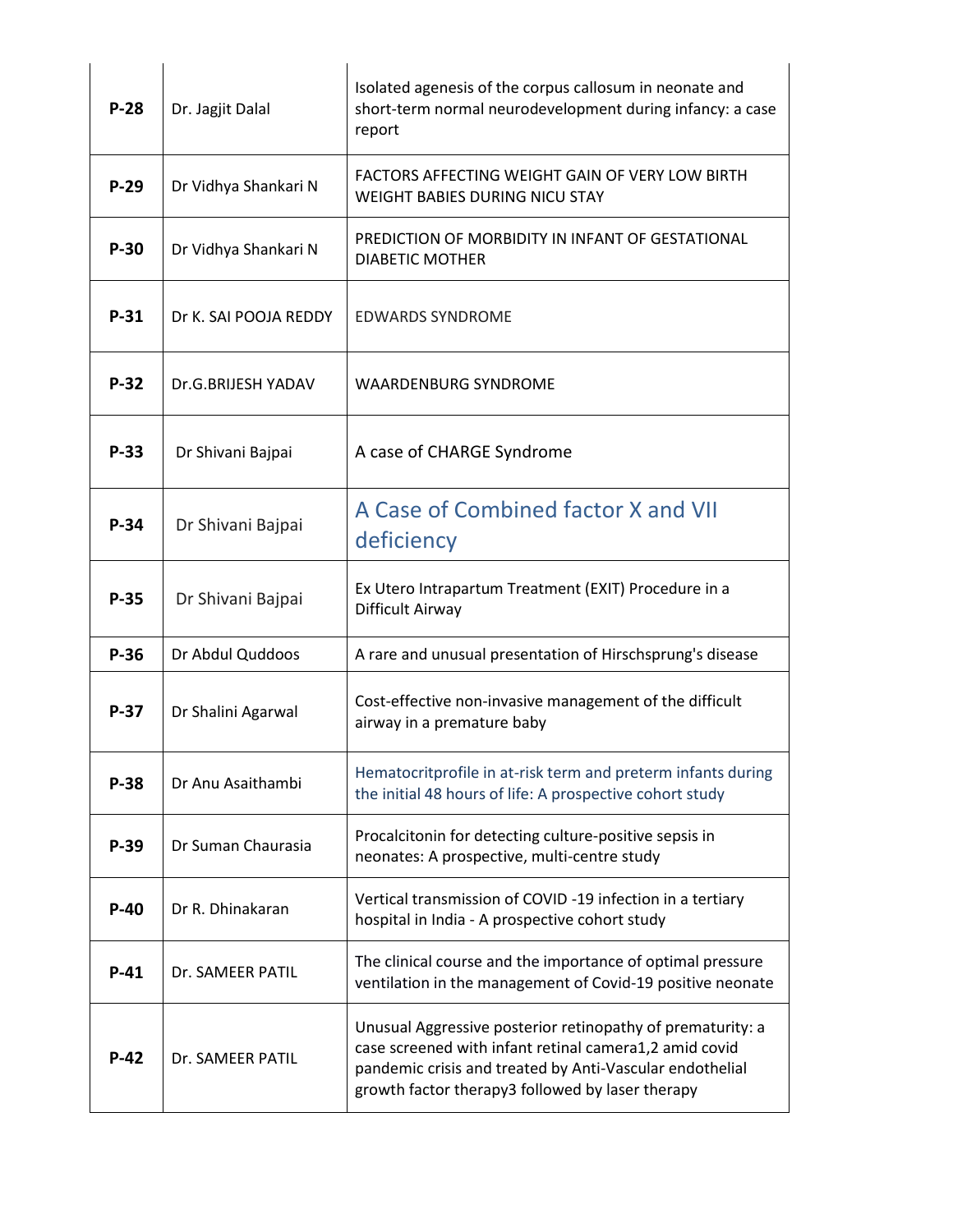| $P-43$ | Dr Ajoy Garg                         | Atraumatic subgaleal hematoma: A rare presentation of<br>congenital factor VII deficiency             |
|--------|--------------------------------------|-------------------------------------------------------------------------------------------------------|
| $P-44$ | Dr Harshitha M Swamy                 | A study of mothers' perspective towards hand expression<br>versus breast pump                         |
| $P-45$ | Dr. Mohamed Reshad                   | Awareness and competency of Breast feeding among<br>mothers in North Kerala - A hospital-based survey |
| $P-46$ | Dr. Abhijeet Roy                     | An experience of Surfactant Replacement Therapy in<br>newborns                                        |
| $P-47$ | Dr Kavya K <sup>1</sup>              | Serum Calcium Status Of Term Neonates With Seizure In A<br><b>Tertiary Care Hospital</b>              |
| $P-48$ | Dr Harapriya Das                     | VACTERL association with TAPVC                                                                        |
| $P-49$ | Dr Bhavya kukreja                    | To study incidence of EUGR and associated risk factors in<br>tertiary care NICU in north India        |
| $P-50$ | Dr. Akshata Sanjay<br><b>Bansude</b> | A rare case of chromosome 1 microdeletion                                                             |
| $P-51$ | Dr<br>KALTHI VAISHNAVI               | CONGENITAL NEONATAL LUPUS ERYTHEMATOUS WITH<br>POLYSEROSITIS: a rare case report with review          |
| $P-53$ | Dr Purbasha Mishra                   | Transient abnormal myelopoiesis: to be observed or<br>treated? A difficult case scenario              |
| $P-54$ | Dr Purbasha Mishra                   | A rare cause of cholestasis in neonates- common bile duct<br>perforation                              |
| P-55   | Dr Col G Shridhar                    | A retrospective study of Sudden Unexpected Postnatal<br>Collapse at a tertiary care hospital          |
| $P-56$ | Dr Ramji Bhardwaj                    | Neonatal Liver Abscess - A Rare Complication of Community-<br><b>Acquired Umbilical Sepsis</b>        |
| $P-57$ | Dr. Mridula.A.M                      | Crigler Najjar syndrome in a neonate with proloned<br>hyperbilirubinemia - A case report              |
| $P-58$ | Dr Rajesh Choudhary                  | A Case Report on Congenital Idiopathic Chylothorax<br>Managed By Octreotide                           |